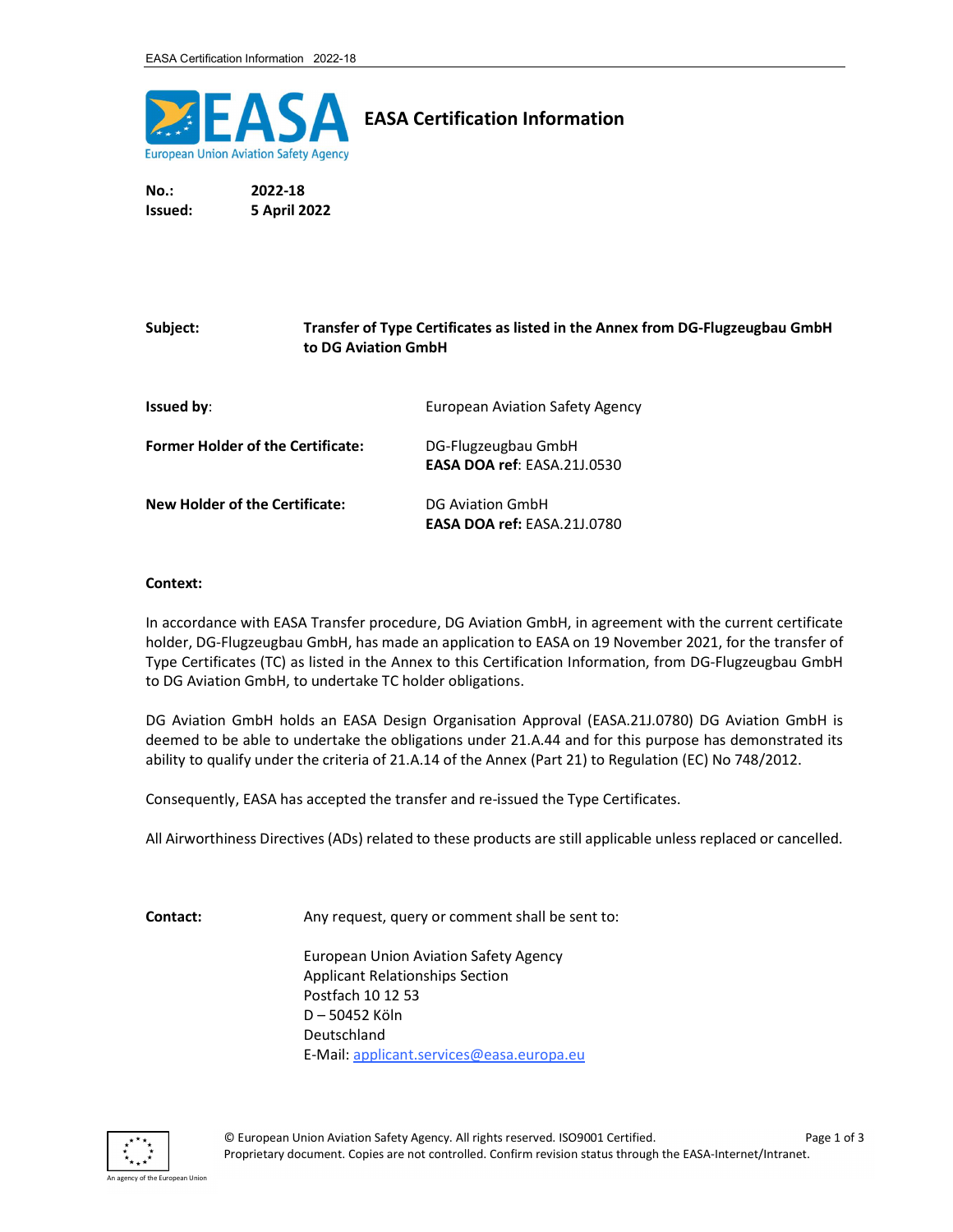## Annex List of Type Certificates

| TC/TCDS No | <b>Type Designation</b>           | Model                                                                                                                                                                                                                   |
|------------|-----------------------------------|-------------------------------------------------------------------------------------------------------------------------------------------------------------------------------------------------------------------------|
|            | Sailplanes and powered sailplanes |                                                                                                                                                                                                                         |
| EASA.A.047 | LS8                               | LS8<br>LS8-18<br>$LS8-a$<br>LS8-b<br>LS8-s<br>LS8-e<br>LS8-sb<br>LS8-t                                                                                                                                                  |
| EASA.A.067 | DG-800                            | DG-800 A<br>DG-800 B<br><b>DG-800 LA</b><br>DG-808 C<br>DG-808 S<br>DG-800 S                                                                                                                                            |
| EASA.A.072 | DG-1000                           | DG-1000M<br>DG-1000S<br>DG-1000T                                                                                                                                                                                        |
| EASA.A.095 | LS Sailplanes                     | LS4<br>$LS4-a$<br>$LS4-b$<br>LS6<br>LS6-18w<br>$LS6-a$<br>LS6-b<br>$LS6-c$<br>LS6-c18<br>LS1-0<br>$LS1-a$<br>$LS1-b$<br>$LS1-c$<br>LS1-d<br>LS1-e<br>$LS1-f$<br>LS1-f (45)<br>LS3<br>LS3-17<br>$LS3-a$<br>LS7<br>LS7-WL |
| EASA.A.138 | LS9                               | LS9                                                                                                                                                                                                                     |